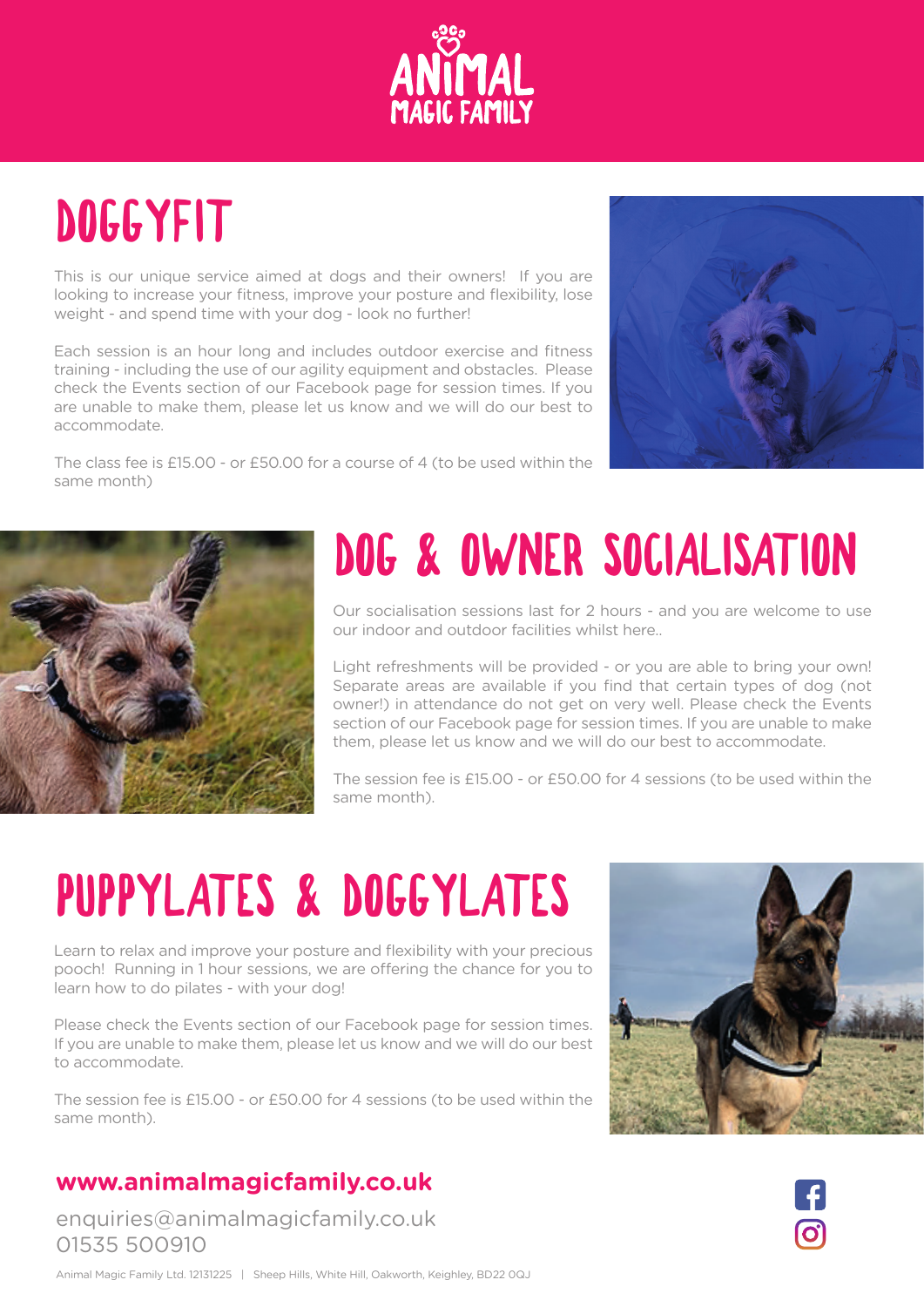# DOG & OWNER SESSIONS

### **CLIENT REGISTRATION**

| <b>FULL NAME OF OWNER</b>                                             |                                                                                             |  |  |
|-----------------------------------------------------------------------|---------------------------------------------------------------------------------------------|--|--|
| <b>ADDRESS</b>                                                        |                                                                                             |  |  |
|                                                                       |                                                                                             |  |  |
|                                                                       |                                                                                             |  |  |
| <b>TELEPHONE NUMBERS</b>                                              |                                                                                             |  |  |
| <b>EMAIL ADDRESS</b>                                                  |                                                                                             |  |  |
| <b>DESIGNATED EMERGENCY CONTACT WHEN AWAY</b>                         |                                                                                             |  |  |
| <b>REGISTERED VETERINARY SURGEON &amp; TELEPHONE</b><br><b>NUMBER</b> |                                                                                             |  |  |
| ANNUAL VACCINATIONS DUE (ALL CANINE                                   |                                                                                             |  |  |
| <b>VACCINATIONS ARE MANDATORY AND A PHOTO /</b>                       |                                                                                             |  |  |
| COPY OF EACH RECORD MUST BE PROVIDED)                                 |                                                                                             |  |  |
| MICROCHIP NUMBER (MANDATORY FOR DOGS)                                 |                                                                                             |  |  |
| NEUTERED ON (FEMALE DOGS MUST BE SPAYED)                              |                                                                                             |  |  |
| <b>PET NAME</b>                                                       |                                                                                             |  |  |
| PET TYPE, SEX & BREED                                                 |                                                                                             |  |  |
| DATE OF BIRTH / AGE                                                   |                                                                                             |  |  |
| PLEASE LIST ALL BEHAVIOURAL PROBLEMS (IF ANY!)                        |                                                                                             |  |  |
|                                                                       |                                                                                             |  |  |
|                                                                       |                                                                                             |  |  |
| PLEASE LIST ANY MEDICAL HISTORY (WHICH IS OR                          |                                                                                             |  |  |
| MAY BE A RECURRING PROBLEM IN FUTURE) -                               |                                                                                             |  |  |
| <b>INCLUDING ALLERGIES</b>                                            |                                                                                             |  |  |
| IN THE EVENT OF A MEDICAL EMERGENCY WHILST IN                         |                                                                                             |  |  |
| THE CARE OF AMF (ESPECIALLY IF REQUIRING                              |                                                                                             |  |  |
| <b>EUTHANSIA) - WOULD YOU PREFER TO BE NOTIFIED</b>                   |                                                                                             |  |  |
| <b>IMMEDIATELY OR WAIT UNTIL YOU RETURN HOME?</b>                     |                                                                                             |  |  |
| <b>IS THIS PET INSURED?</b>                                           |                                                                                             |  |  |
| <b>MEDICATION TO BE ADMINISTERED</b>                                  |                                                                                             |  |  |
|                                                                       |                                                                                             |  |  |
|                                                                       | <b>PLEASE NOTE</b>                                                                          |  |  |
|                                                                       | DOGS IN OUR CARE WILL ALWAYS BE KEPT ON A LEAD UNLESS IN A SECURELY FENCED / ENCLOSED AREA. |  |  |

**Animal Magic Family Ltd. 12131225 WE OFTEN TAKE DOGS TO PUBLIC WALKING AREAS SO PLEASE BE HONEST ABOUT BEHAVIOURAL ISSUES.**

**Sheep Hills, White Hill, Oakworth, Keighley, BD22 0QJ** enquiries@animalmagicfamily.co.uk 01535 500910 **www.animalmagicfamily.co.uk**

Animal Magic Family Ltd. 12131225 Sheep Hills, White Hill, Oakworth, Keighley, BD22 0QJ 07504 817731 / enquiries@animalmagicfamily.co.uk

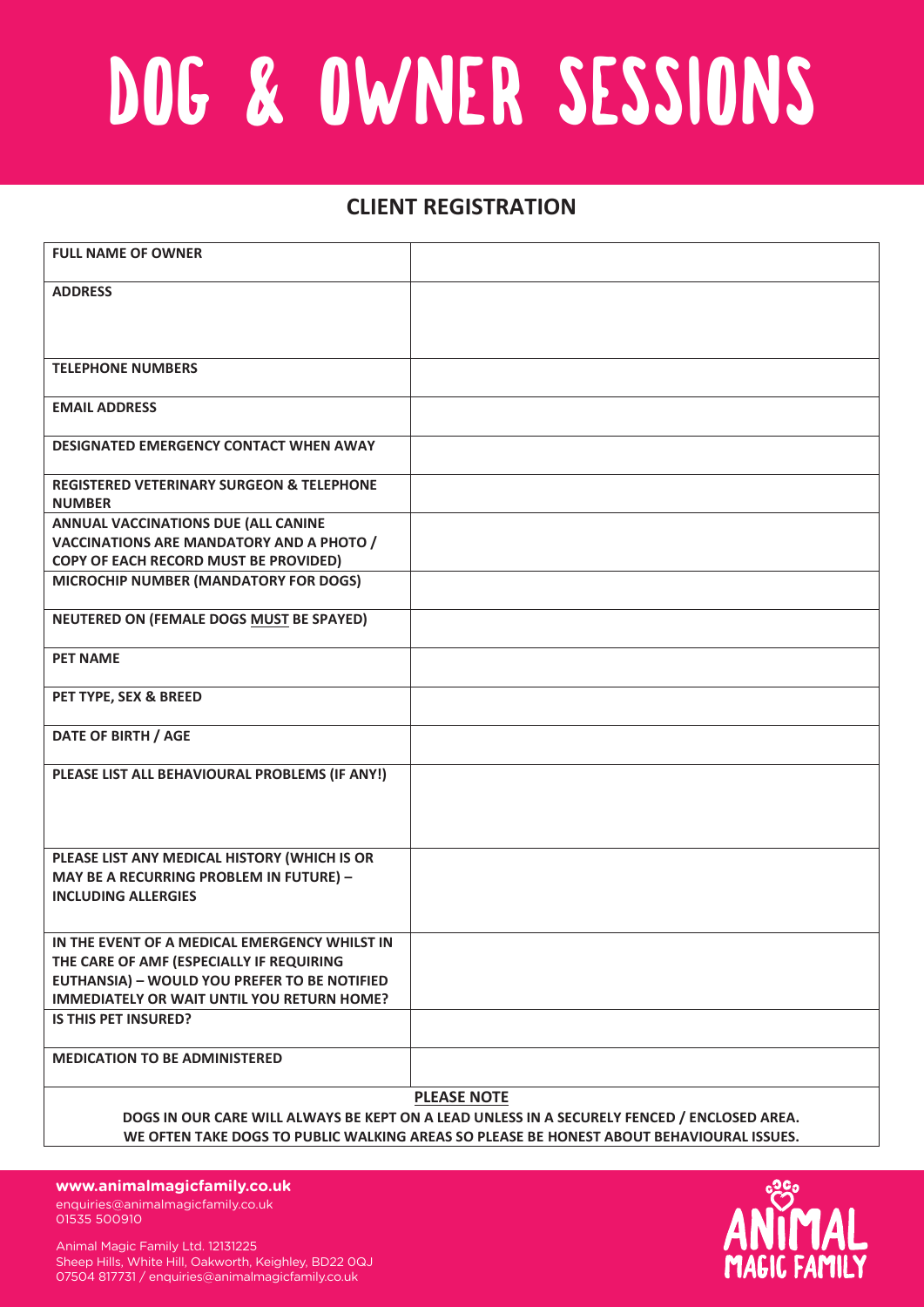### **FLEAS AND CONDITIONS**

#### **Dog & Owner Sessions**

 $\overline{\mathbf{C}}$ £50.00 Per Course of 4 (to be used in the same month) £15.00 Session Fee Per Dog & Owner

All prices exclude VAT. The injuries immediately and on site  $\mathcal{L}$ 

- household). • Please enquire about pricing if more than one dog and / or owner would like to attend (from the same We are registered with Vets for Pets in Keighley, Stanley House and Mearley Veterinary Groups.
- Aggressive dogs are not welcome at any of our sessions.
- Your dog is your own responsibility, should be in control at all times and if he / she causes disruption to any group, will be excluded.
- . Humans please be kind and courteous to your classmates at all times. We will not accept abuse or bullying in any form, and if this behaviour is witnessed at any time you will be excluded from our sessions immediately and without refund.<br>
a dog can spend in a *closed* crate for the countryside for the countryside for the country service is 3 hours.
- You are welcome to bring refreshments.
- Please take all rubbish with you we do not have a commercial human waste facility at our venue.
- . Dog poo must be collected immediately and placed in the yellow waste bin next to the house gate.
- Toilet and hand washing facilities are available.
- . The outdoor areas immediately around the house will be floodlit during winter months. Regretfully we are unable to floodlight our fields as we do not want to disturb our neighbouring properties.
- · During bad weather, classes will be run in our Dog Play Room. Socialisation participants are welcome to use the designated areas of our house (all dog areas, kitchen, hallway).<br>Conservative issues of our house (all dog areas, kitchen, hallway).
- Once all customers mave arrived, the main gate will be closed and you and your dog v<br>Completely enclosed within a secure C fact high nevimeter fance. Unless your day see jumps completely enclosed within a secure 6 foot high perimeter fence. Unless your dog can jump higher • Once all customers have arrived, the main gate will be closed and you and your dog will be than that, there are no escape routes on our property.
- We do not accept liability for the actions of any human or dog whilst on our premises.
- Please do not allow your dog to damage any of our equipment or property; or the property of your classmates whilst you are on our premises. Damages will be billed.
- Our firefighting and first aid equipment are located in the Dog Play Room you will be shown where this is on your first arrival.
- Your supervisor is trained in First Aid.
- Please inform us, using the note space overleaf, if you or your dog have any medical conditions which issues sooner or later - but we have to protect our clients and personnel – and will have to charge a may be relevant during your sessions. 1 Fixed Day £108.33 £ 43.30 £ 65.00
- If you are displaying any symptoms of Covid-19 (or any other virus), please do not attend any of e provide consistent training for your dog which at home and out in public. Do not allow the models which which we have a set of  $\alpha$  $\overline{3}$  Days  $\overline{3}$  Sessions.
- You are advised to wear face masks and bring along pet safe hand gel / wipes. We will have surgical gloves and pet safe spray disinfectant available at all times.<br>
<sub>1</sub> Fixed Days 2021.50 £487.50 £325.00 £325.000 £325.000 £325.000 £325.000 £325.000 £325.000 £325.000 £325.000 £  $\bullet$  You are advised to wear face masks and bring along pet sa
- Payments can be made weekly or monthly in advance; via contactless card or bank transfer where possible. We do not accept cheques and we do not issue refunds unless any sessions need to  $\alpha$  is cancelled. The canonication during our visit, please remember to provide clear instructions  $\alpha$ be cancelled.

| <b>PRINT NAME</b> |  |
|-------------------|--|
| <b>SIGNED</b>     |  |
| <b>DATE</b>       |  |

enquiries@animalmagicfamily.co.uk 01535 500910 **www.animalmagicfamily.co.uk**